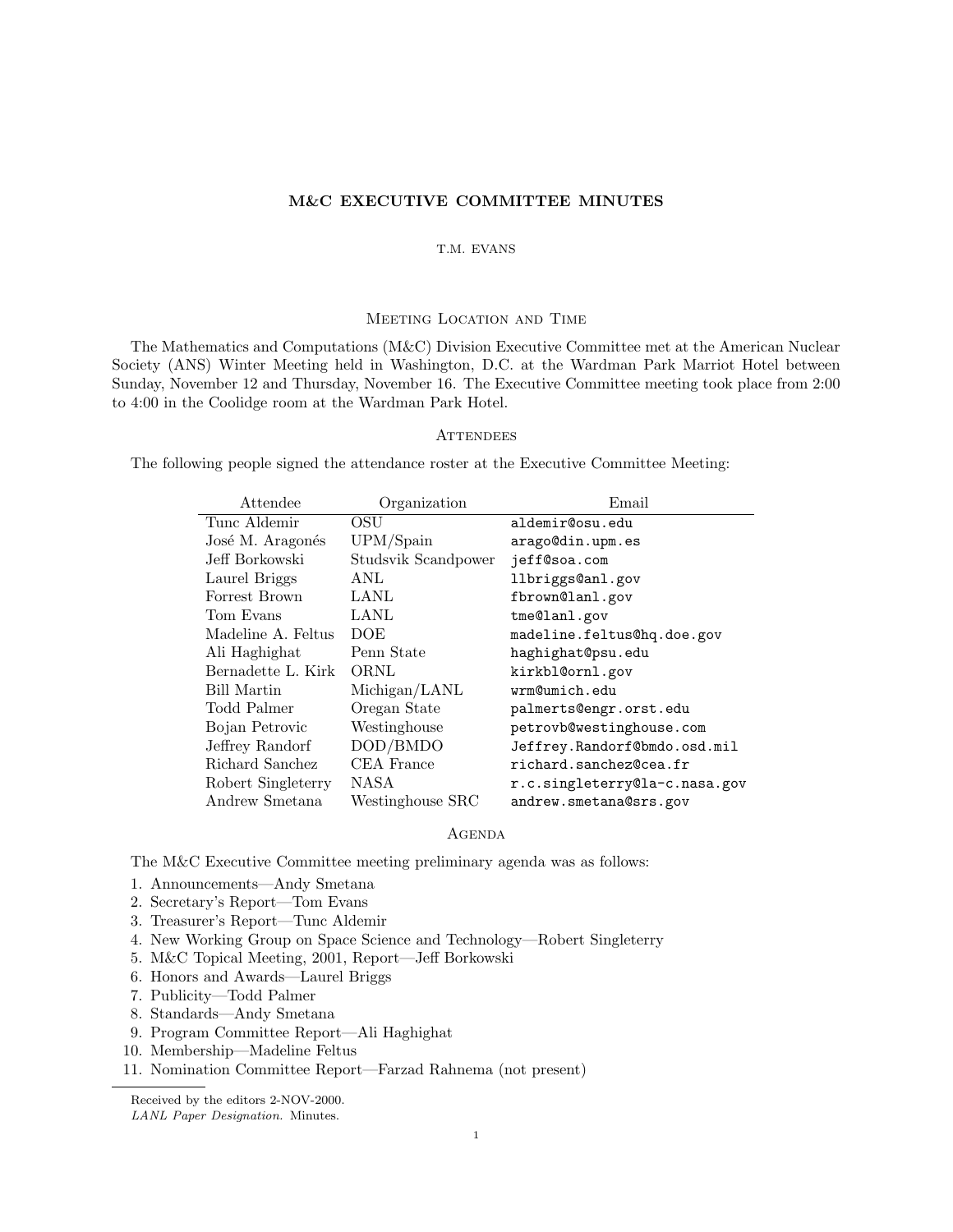#### 2 T.M. EVANS

- 12. Student Member on the Executive Committee—Farzad Rahnema (not present)
- 13. Old Business
- 14. New Business

### 1. MINUTES

The meeting was opened by Andy Smetana at 2:05 p.m. The chronological minutes from the meeting follows.

- **Secretary's Report:** (Tom Evans) The minutes from the last M&C Executive Committee meeting were approved
- **Treasurer's Report:** (Tunc Aldemir) M&C Division has \$ 11,004 in the treasury. M&C needs a copy of the report for the records.
- **Report on Physor 2000:** (I.K. Abu-Shumays, Bettis, Technical Program Chair) The Physor 2000 Meeting, which took place in Pittsburgh, PA on May 7–12, 2000, hosted by the ANS Pittsburgh Session was a success. The meeting was co-sponsored by the M&C Division. The net result of the sponsorship was a payment to M&C Division of \$ 4235.05. A copy of the Physor 2000 Final Report was entered into the M&C Executive Committee record.
- **Honors and Awards:** (Laurel Briggs) Two awards of note were discussed.
	- **Pomraning Award:** This is a new award the is in the process of being established. Presently, the ball is in SAIC's court where a glitch needs to be resolved. M&C is being asked to fund part of the award. The breakdown is as follows:

\$15,000 from SAIC  
\n
$$
\sim
$$
\$500 from M&C  
\n $\sim$ \$20,000 total award

**Distinguished Service Awards:** The Distinguished Service Award to be presented at the M&C 2001 Topical Meeting in Salt Lake City has only one nomination thus far. Nominations for deserving members are requested.

Finally, there was a request for more people to serve on the Honors and Awards Committee. The committee needs 3–5 members. This is a relatively easy commitment. See Laurel Briggs for more information.

**New Working Group on Space Science:** (Robert Singleterry) Robert Singleterry gave a presentation on a new working group, *Aerospace Nuclear Science and Technology Technical Group*. The goal of this group is to "promote the advancement of knowledge within ANS to the aerospace community." The applications in this group that are of interest to members in M&C are primarily the creation of models and solution methods utilized in various aspects of spacecraft operation and design. This group is not yet pining for division status; it needs a stable funding program first. Thus far ESD and FUSION divisions have given their support. A copy of their petition has been put into the meeting record.

A motion to support the formation of the *Aerospace Nuclear Science and Technology Technical Group* was passed.

**Report on 2001 ANS Student Conference:** (Don Todd, Texas A&M) Don Todd, representing the 2001 ANS Student Conference scheduled for March 2001, asked for M&C support. Because this is the only student conference of the year, up to \$ 30,000 is required for student travel. This sum amounts to \$ 200 per student. They also need sponsors for student awards.

A motion was put forth to give \$ 1,000 to the ANS 2001 Student Conference. There was much discussion about how the money was to be allocated. Arguments for strict budgeting of the money were advanced by Madeline Feltus. An opposing view was put forth by Todd Palmer that stated that the money should be spent however the Conference organizers felt was appropriate. In the end, the Executive Committee decided to pass the motion granting \$ 1,000 to the Student Conference. Furthermore, the Student Conference Organizing Committee has license to spend the money in whatever way they want subject to the proviso that full reporting of the expenditures is required by M&C.

**Report on M&C 2001 Topical Meeting:** (Jeff Borkowski) A report on preparations for the 2001 M&C Division Topical Meeting in Salt Lake City, Utah was given by Jeff Borkowski. For specific